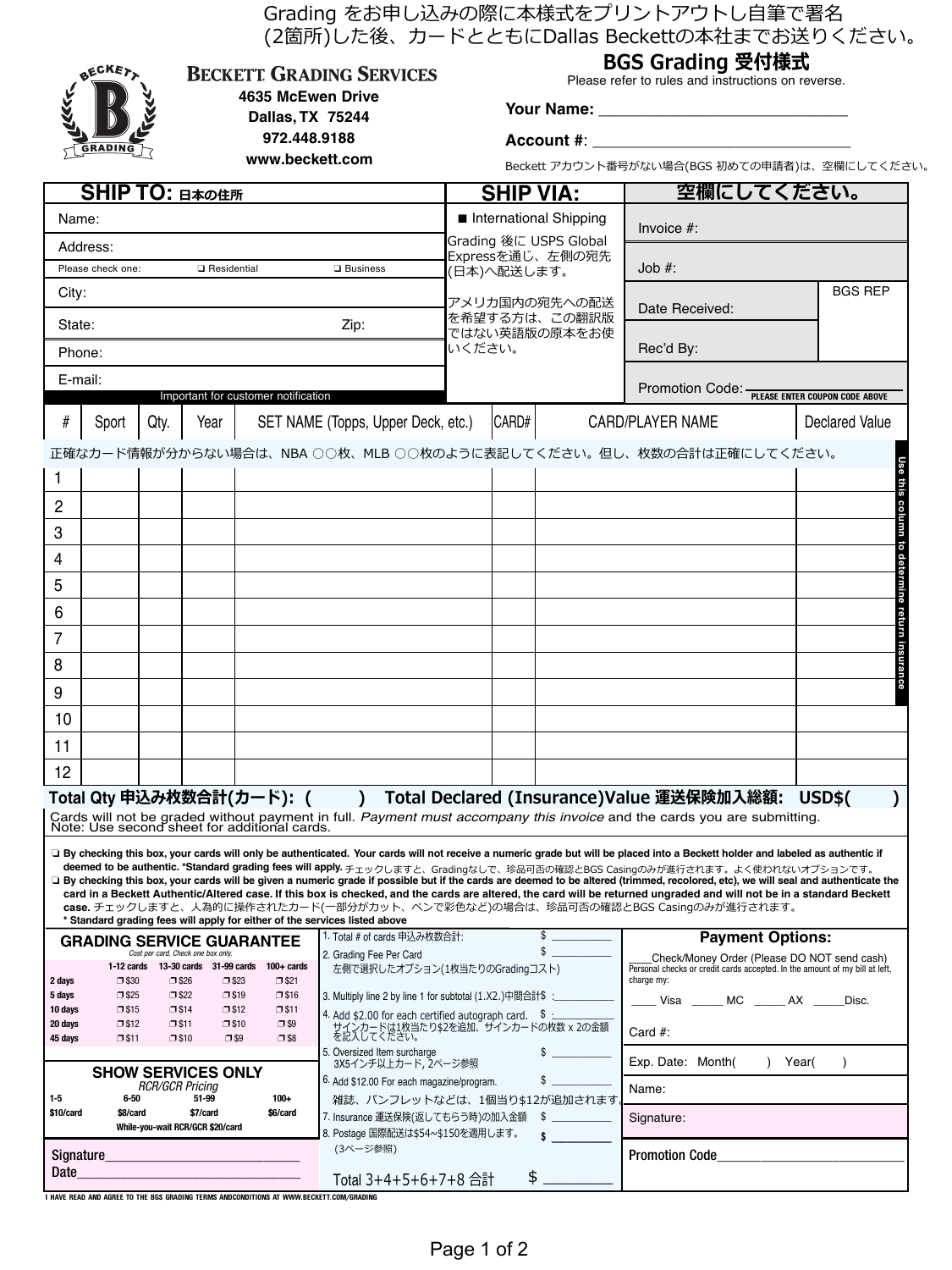### **SUBMISSION RULES AND INSTRUCTIONS**

1. At this time, Beckett Grading Services accepts and grades most licensed cards up to 8.5 inches by 11 inches. Additional fees will apply to items larger then 3x5. Please see rule #16. These and cer-<br>tain other cards may grading fees apply. Please refer to www.beckett.com/grading for updated information.

**2.** All submissions must be addressed to Beckett Grading Services. Improperly addressed shipments are not subject to turnaround time guarantees. Cards should be sent in<br>oversized (3.25" X 5") semi-rigid holders (such as a www.beckettgrading.com/subform/packaging.html.

3. All card submissions must be accompanied by a Beckett-issued submission form. All other forms, including handwritten copies, are null and void.

4. Please PRINT your name and account number (if you have one) in the upper right corner of the form. If you do not have an account number, one will be assigned to you.

5. In the 'SHIP TO' box, fill in your name, address, phone and E-mail.

**6.** Note your return shipping method of choice in the 'SHIP VIA' box. Standard shipping will be via FedEx 2-Day unless otherwise marked. Feel free to use your existing FedEx account # if you have one.<br>Please note that BGS

**7.** List all cards you are submitting with quantity, year of issue, set name or company (please use standard Beckett terminology when possible), card number, card/player name, and your declared value<br>per lot. You may use

8. Select 'Grading Service' level. Check one level only. (Refer to levels on front of form.)

9. To determine amount owed, use the 'Calculating \$ to be paid to BGS' area. Total the number of cards submitted and multiply by the price per card for the grading service you select. Figure return postage and insurance using appropriate tables. Add 8.25% Sales Tax to the cost of service and shipping if you are a Texas resident, unless the cards are for re-sale and you provide us with a valid re-sale tax ID number.

**10.** Payment options: credit card, money order and personal check. Choose your preferred form of payment and fill in credit card information if necessary. Your card will<br>be charged upon receipt of your order. Don't forget

**11.** Be sure to include return insurance and ship to address on top of submission form. Send to the attention of 'Beckett Grading Services.' All cards must be sent insured - Beckett will not be responsi-<br>ble for uninsured card or cards. If a claim is necessary at any point, the value of each card will be based upon the actual market value not to exceed the insured value the customer assigned to the card.

12. Failure to completely and accurately fill out the submission form may result in delayed turnaround times or additional charges. If you have questions, visit our web site at www.beckett.com or e-mail us at <u>grading@beckett.com</u> or call 1-972-448-9188. Failure to provide appropriate payment for the requested services and related shipping costs or failure to provide complete contact information in<br>connection with any ord

**13.** The rights and obligations of both you and BGS shall be governed by and construed in accordance with the laws of the United States and the State of Texas, excluding its choice of law rules. By your<br>submission of card States District Court for the Northern District of Texas, Dallas Division and/or the District Courts of Dallas County, Texas, and (c) expressly waive any venue or jurisdiction to which you may otherwise be entitled by your present or future domiciles.

14. BGS shall have no liability whatsoever to the customer for any damage to any cards that BGS can reasonably demonstrate occurred while not in the custody or control of BGS. Customer must inspect all cards immediately upon receipt and report any damage or discrepancy (such as mechanical errors pertaining to the description of the card) to BGS within five (5) days of customer's receipt of the<br>cards. Failure to prope all losses and/or claims caused by the circulation or sale of the mis-marked or inappropriately identified card.

15. Beckett Grading Services will provide collectors with the finest, most thorough, consistent and accurate grading efforts available in the industry. Disputed grades on cards are limited to typographical errors on the label (i.e., the wrong set name). All turnaround times represent business days during which the order is in the possession of Beckett Grading Services (time in transit is excluded) and<br>begin the day after

**16.** Oversized items consist of any items submitted that are larger then 3"x5". Additional fees will apply and will cover the slabbing and shipping fees associated. See table below for full list of fees.

**OVERSIZED ITEM FEES** US Residents - Add \$8/each oversized item in the order. Oversized items consist of items bigger then 3x5.

International Customers - Add \$12/each oversized item in the order. Oversized items consist of items bigger then 3x5.

#### **RETURN POSTAGE OPTIONS**

#### **FedEx cannot deliver to a U.S. Post Office box. A street address is required.**

#### **FedEx**

Shipments require signature upon delivery.

**FedEx Priority Overnight:** Next-business-day delivery by 3:00 p.m. to most U.S. addresses; by noon on Saturdays.

**FedEx 2-Day:** Air service typically delivered by 4:30 PM (business address) or 7:00 PM (residential address) in two business days to domestic U.S. destinations.

Express Saver: Delivery to businesses by 4:30 p.m. and to residences by 7 p.m, in 3 business days typically. Available to and from all U.S. states except Alaska and Hawaii.

Ground: Generally, 1–5 business days within the contiguous U.S.; 3–7 business days to and from Alaska and Hawaii.

|           | <b>Priority Overnight Fees:</b> | 2-Day Fees: |         | <b>Express Saver Fees:</b> |         | Ground Fees: |         | International Orders Only<br>Global Express Mail |          |
|-----------|---------------------------------|-------------|---------|----------------------------|---------|--------------|---------|--------------------------------------------------|----------|
| Cards     | Postage                         | Cards       | Postage | Cards                      | Postage | Cards        | Postage | Cards                                            | Postage  |
| 1-20      | \$52.00                         | 1-20        | \$32.00 | 1-20                       | \$26.00 | 1-20         | \$15.00 | $1 - 20$                                         | \$54.00  |
| $21 - 40$ | \$62.00                         | $21 - 40$   | \$40.00 | $21 - 40$                  | \$32.00 | $21 - 40$    | \$18.00 | $21 - 40$                                        | \$72.00  |
| 41-60     | \$76.00                         | 41-60       | \$48.00 | 41-60                      | \$36.00 | 41-60        | \$20.00 | 41-60                                            | \$90.00  |
| 61-80     | \$86,00                         | 61-80       | \$54.00 | 61-80                      | \$42.00 | 61-80        | \$22.00 | 61-80                                            | \$110.00 |
| 81-100    | \$92.00                         | 81-100      | \$62.00 | 81-100                     | \$48.00 | 81-100       | \$26.00 | 81-100                                           | \$130.00 |
| Per 100   | \$110.00                        | Per 100     | \$76.00 | Per 100                    | \$54.00 | Per 100      | \$36.00 | Per 100                                          | \$150.00 |

#### International Customers

International customers have two options. We can send the shipment to a U.S. location and the customer can arrange shipment from there. To do this, use the shipping tables above to calculate the shipping cost and include payment with the service fee. Be sure to provide a U.S. destination address on the submission form. The other option is to receive the shipment USPS Global Express. Customers are liable for the cost on any applicable customs, duties and taxes. Failure to abide by these guidelines may result in nondelivery of cards and/or penalty fees charged back to the customers. These fees can be substantial and we encourage you to investigate the costs before sending the submission. Please indicate which of these options you prefer on the shipping line (line 6) on the front of the submission form.

| Insurance<br>Insurance cost applies to all carriers and is<br>based upon the declared value of the package. | Insurance Fees:<br>Declared Value<br>\$1-\$1000<br>\$1001-\$2000<br>\$2001-\$3000 | Fee<br>\$9.00<br>\$18.00<br>\$27.00 |  | <b>International Orders Only</b><br>Global Express Mail<br>Insurance: \$1.25 for every \$100<br>worth of insurance |
|-------------------------------------------------------------------------------------------------------------|-----------------------------------------------------------------------------------|-------------------------------------|--|--------------------------------------------------------------------------------------------------------------------|
|                                                                                                             | Add \$9.00 for each additional \$1000 in<br>declared value (or portion thereof)   |                                     |  | All fees listed are in U.S. Funds                                                                                  |

# Page 2 of 2